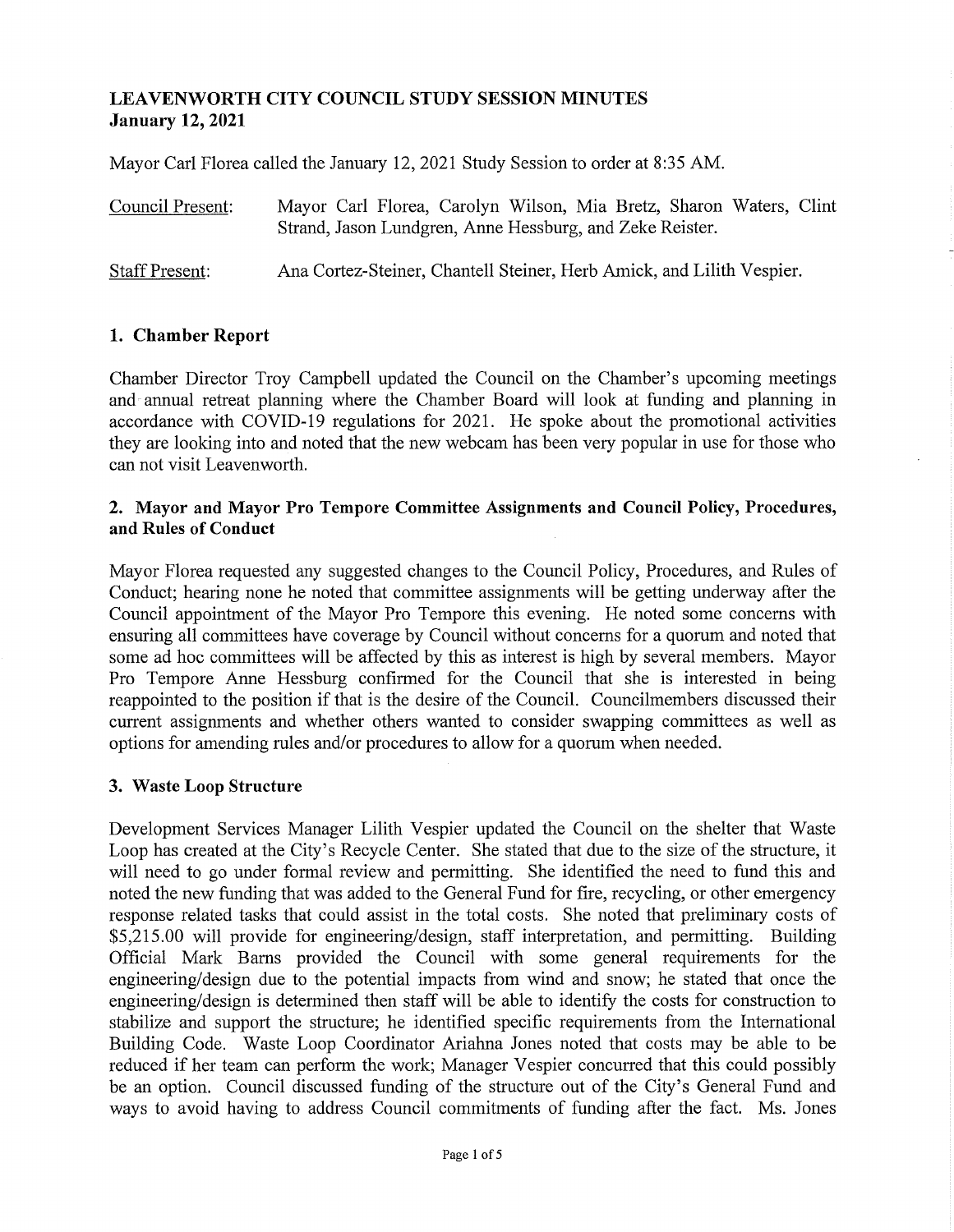thanked the Council for their support and added that Waste Loop did purchase the structure for approximately \$12,000.00.

### **4. Sherriff Report Emergency Situations Update**

City Administrator Ana Cortez-Steiner updated the Council on the recent bomb threat and how the communications with the Council and the Sherriff transpired. She noted that there was a learning experience with this process; however, overall communications went well with providing information from the Sherriff to the City to the Public. She spoke about the area for improvement to be in regard to sheltering in place and getting the right message to the right people. She spoke positively in regard to the professionalism and response from the Chelan County Sherriffs Office. She stated that the investigation continues to be underway with no person yet identified in regard to the caller that made the threat. She provided some details on the public and movement of the public that did create some concerns for closing down the area and ensuring the safety of all patrons.

Chelan County Undersheriff Jason Mathews reviewed the response that occurred noting the training of the officers and how these types of situations are difficult. Staff is trained to respond but because these are not daily events it can be difficult to gain full control of the situation, especially with a lot of pedestrians within the area; there is a difference in regard to being proactive versus reactive. He reminded the Council that the Sherriff s Department has been working to do an assessment of Christmas Lighting over the past several years to specifically prepare for events such as this, including having a broad sense of response planning and running a command center, with the goal of providing the public with good information and ways to shelter in place safely. He reviewed details of the response efforts from multiple agencies including several local policing agencies that coordinated efforts together until the Bomb Squad was able to arrive. He then reviewed details on the response efforts by the various agencies and ways to improve communication with the public on sheltering in place procedures. He identified challenges, such as people taking photos and identifying locations of officers and barricades; this ultimately lowers the emergency personnel's ability to respond effectively and safely. Councilmembers discussed various ways to assist the Sherriff in the case of a future event to improve communication and response as well as ways to assist the public to be notified on sheltering in place procedures. Undersheriff Mathews spoke to the types of bomb threats, whether it be a pipe bomb versus a large bomb and how this can affect the amount of size needed in the surrounding area to protect the public; unfortunately, when arriving, it is unknown what type of device is being dealt with, therefore it is difficult to know what information needs to get out immediately. He stated that Administrator Cortez-Steiner was instrumental in assisting the Sherriff in getting out information quickly and efficiently to the Council and public. High stress situations are difficult during the moment for all safety personnel involved; each event creates more information for learning and responding that ultimately assists in future response efforts.

### **5. Priority Review of Planning Commission Docket**

Manager Vespier reviewed the draft docket that has been provided to the Planning Commission and is scheduled for review and approval with the Council and Planning Commission at the January 26<sup>th</sup> meeting. She identified some of the larger time-consuming items, such as the Shoreline updates, and noted challenges with time constraints. She reviewed the carryover items from the prior year that are anticipated for completion this spring, which includes the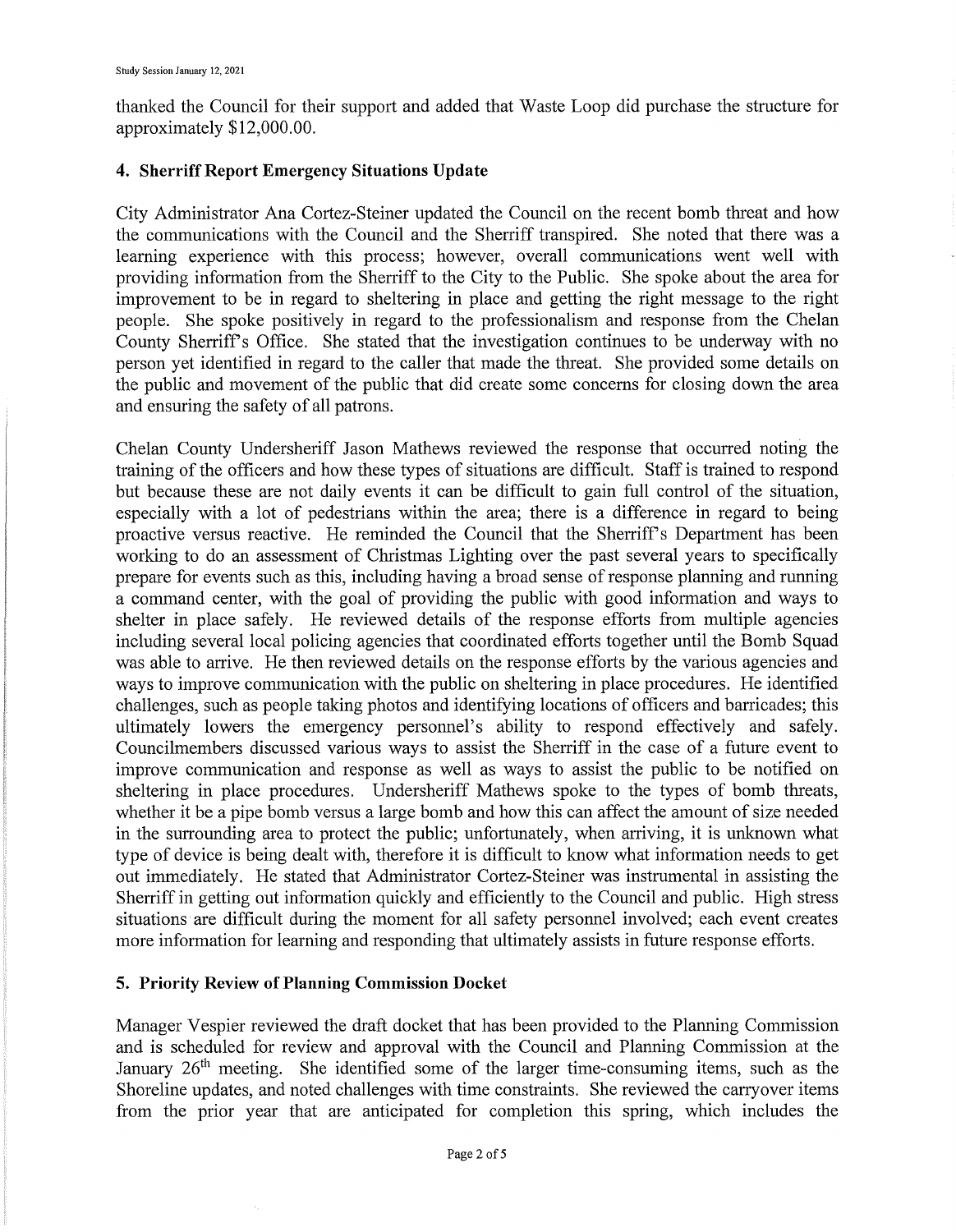Transportation Element, Housing Action Plan, District Use Chart, Shoreline Master Plan, Fire Code Amendments, and the Alley Access Whitepaper.

Manager Vespier reviewed the Comprehensive Plan Updates noting some correlation of these items to the canyover items, such as the Housing Action Plan. These items include the Commercial District Mixed Use Incentives, Housing Action Plan, Urban Growth Boundary, and various General Updates. She identified some concerns that she has heard in regard to items being locked in once approved as part of the Comprehensive Plan updates; she stated that this is not necessarily the case in regard to future code amendments. Depending on the changes that may come forward later, it will have to be reviewed on a case-by-case basis. She identified the consideration of the Urban Growth Boundary expansion within the Comprehensive Plan Amendments that could take between one and two years to complete; this item will include a review of the commercial and industrial lands to ensure the City is adequately planning for the future and requires coordination with Chelan County. She spoke to the relationship of the boundary adjustments with Chelan County and how the process will have to be coordinated with the County's planning deadlines. There was a brief discussion on setting prioritization of the docket items to allow for expediated review of the Urban Growth Boundary. Manager Vespier noted that developers could benefit sooner rather than later; however, there is no concern for Council to accelerate the docket items at this time. Several councilmembers stated that they would like to see the older docket items get completed before accelerating newer items.

Manager Vespier then reviewed the remaining section of items that includes Regulation Updates, Studies or Reports. She detailed what criteria is involved in updating the City's Development Standards for construction related activities. She continued review of the additional items for the Housing Action Plan, Density of Bed & Breakfasts, Chapter 14.12 Off-Street Loading and Parking, Commercial Setbacks, RV Park and Campgrounds, Stormwater, Non-conforming Annexation Structures and Uses, and ongoing Code Inconsistencies, Clarifications & Incorporation of Policies and Interpretations. Councilmembers provided suggestions for Manager Vespier to consider in regard to various docket items.

### **6. Permit Administration Process**

Administrator Cortez-Steiner provided the Council an update on questions that the City has received from the public and the procedural steps that staff goes through for permit processing. She explained the difference of policy versus administration and the difference of powers between the Council and the Mayor/City Administrator in regard to executing policies through staff that are ultimately approved by the Council but not administered by the Council.

City Attorney Emily Guildner provided the Council a presentation to identify the difference of duties of the Executive Branch versus the Administrative Branch. She specified that the Council's duties include setting the goals and policies of the City as the Executive Branch and it is the Mayor's duty to administer the staff's use of those policies in a legal and systematic process as the Administrative Branch. She provided examples of how the Mayor's implementation of the policies, for instance, jay walking or leash laws, can have discretion of use and standards. She clarified that citizens requests for interpretation does have to go through the Mayor and Staff's recommendations in accordance with the policy and state statutes.

Manager Vespier proceeded to review the flow chart provided that identifies the steps involved with a Full-Administrative Review Process. She identified the types of development activities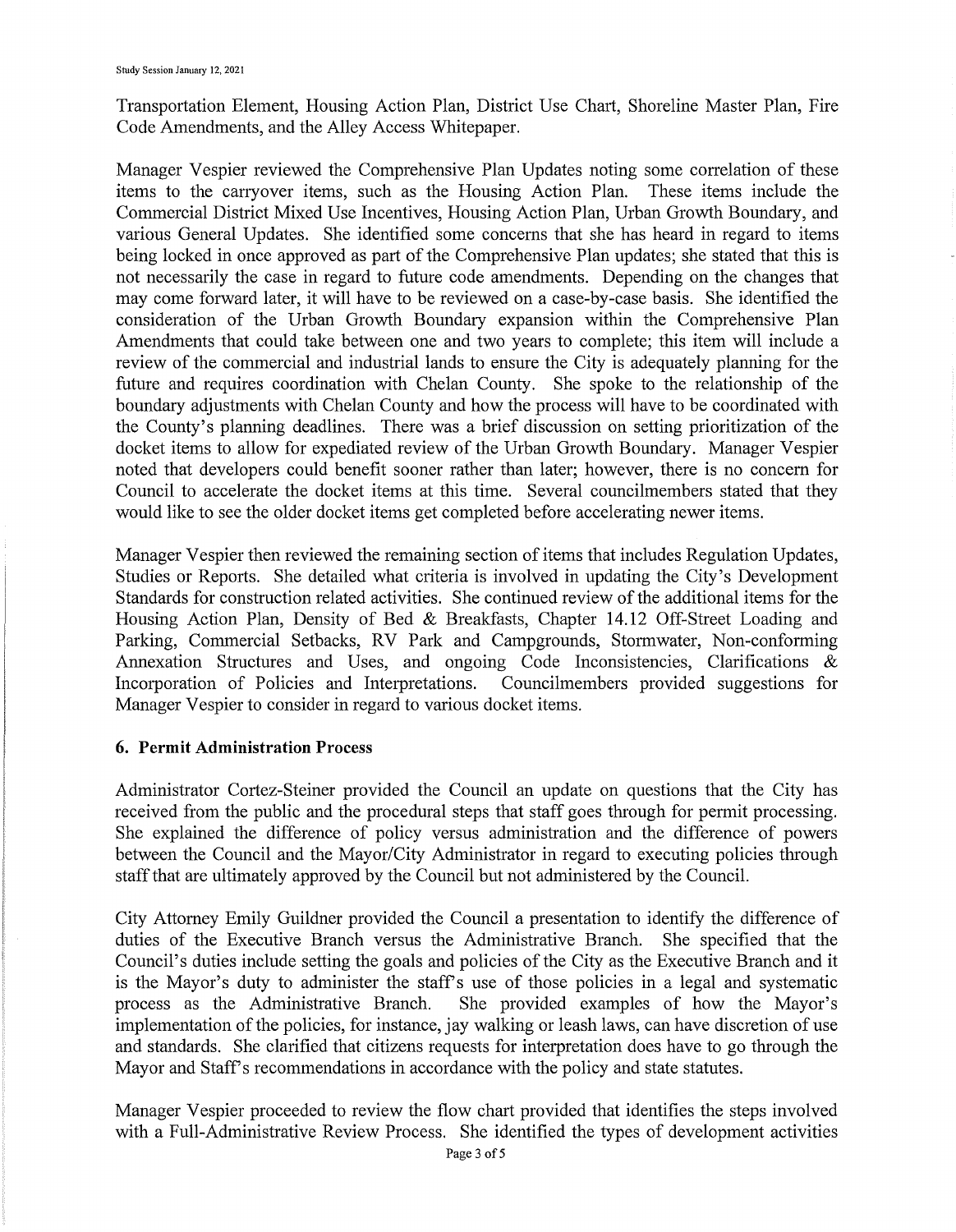that are included in this review process, such as, Short Subdivisions, Binding Site Plans, Group B Home Occupations, Shoreline Substantial Development Permits, and Multifamily, Commercial, Industrial, and Office Building permitting. She reviewed the detailed steps that are required for each project and the timing and deadlines allowable by state statutes. She noted that the City strives to respond sooner than is required when possible. Depending on the project, timelines could be extended due to findings that are identified that may require additional public noticing and/or responses by the applicant. She outlined the various deadlines, when and how "the clock" can be stopped in the process due to complete versus incomplete status, and additional comment periods that are triggered from state regulations.

Manager Vespier provided the Council the process conducted on the specific staff actions in regard to the Leavenworth Haus permit for Building A that was done in 2018 by former Development Services Manager Nathan Pate. She noted that Building A permitting was completed and that deferrals for stormwater were provided for the additional buildings to allow for the completion and occupancy to continue for Building A only. She added that the practice of deferral is a normal practice by other agencies as well. She stated that engineers and developers are involved in the determination of a deferral process and are looked at to ensure compliance of all components; she confirmed that the engineers, Gray & Osborne, have provided approval of this specific deferral. She went on to state that the occupancy for the additional buildings will be assessed individually; she noted that requiring bonding from the contractor for stormwater issues is an option to be explored to ensure that improvements are reviewed and completed. She briefly noted additional legal tools available to the City to enforce with the Contractor in regard to testing and completing the stormwater. Manager Vespier stated that looking at a more detailed public process in the future for larger developments, such as the Leavenworth Haus Apartments, can be explored to improve the process. Administrator Cortez-Steiner added that the Staff is looking with legal counsel at ways to identify and streamline the process for better understanding for the public in the future. Manager Vespier stated that there is a lot of technical steps involved in large developments that are generally answered best through response by the engineering firm. Council briefly asked additional questions in regard to the Leavenworth Haus Apartments Project.

#### **7. 2021 Project Tracker I 2021 Future Council Agenda Items**

Administrator Cortez-Steiner stated that this is provided to keep the Council abreast of staff priorities and future items for the Council.

#### **8. Quarterly City Newsletter Recommendations - Distribution in March**

Administrator Cortez-Steiner stated that staff will be working on putting together the next newsletter.

#### **9. Residential Parking Zones**

Administrator Cortez-Steiner updated the Council on the progress of the Parking Committee and stated that the draft code language is being provided for informational purposes. She stated that she anticipates an updated draft document in early spring.

#### **10. Council Open Discussion**

a) Confirm a Council Retreat Date and Location Preferences